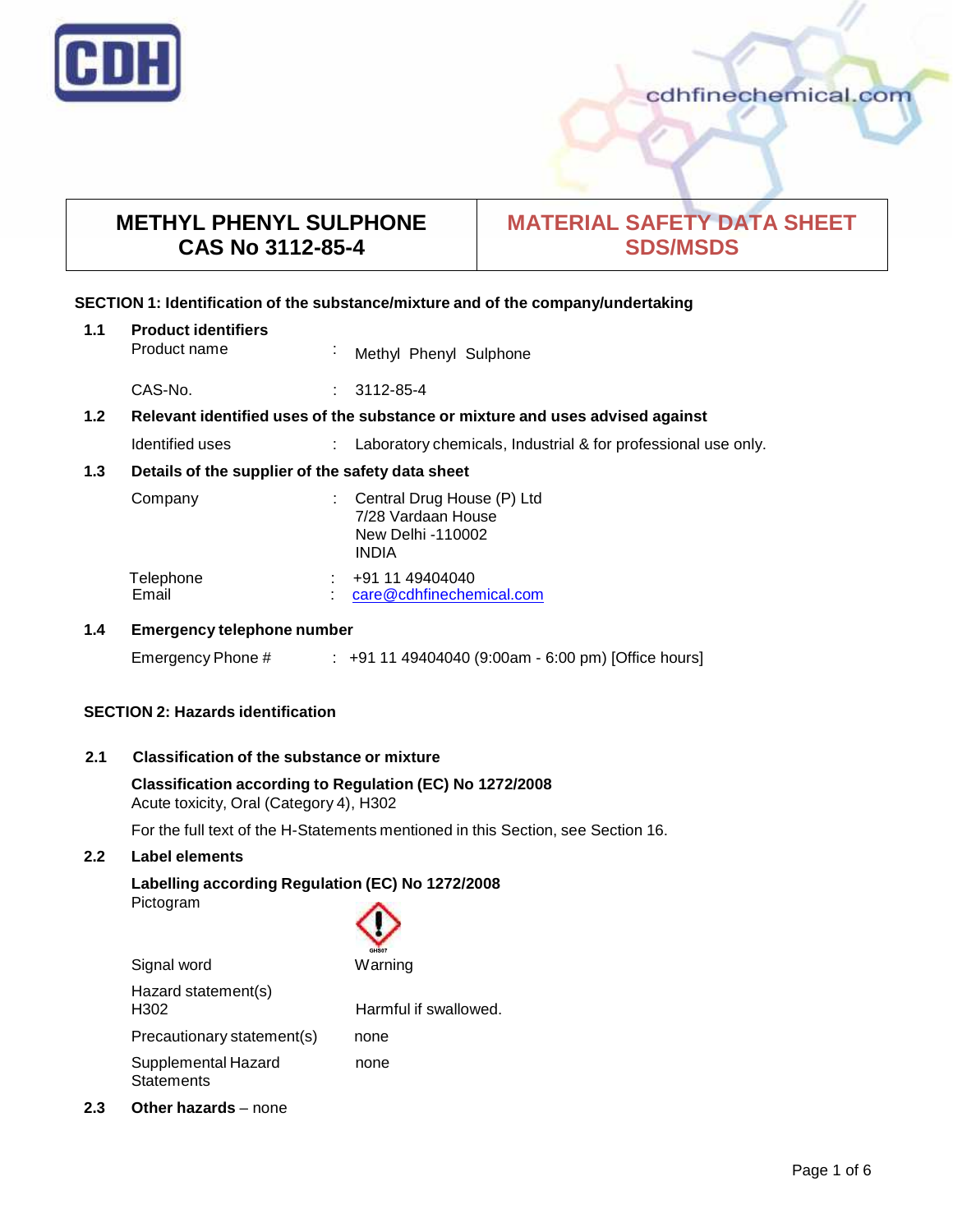## **SECTION 3: Composition/information on ingredients**

#### **3.1 Substances**

| Formula          | : $C_7H_8O_2S$    |
|------------------|-------------------|
| Molecular weight | $: 156.20$ g/mol  |
| CAS-No.          | $: 3112 - 85 - 4$ |
| EC-No.           | $: 221 - 476 - 8$ |

| Hazardous ingredients according to Regulation (EC) No 1272/2008<br><b>Classification</b><br>Concentration<br>Component |                        |                    |              |  |
|------------------------------------------------------------------------------------------------------------------------|------------------------|--------------------|--------------|--|
| (Methylsulphonyl)benzene<br>CAS-No.<br>EC-No.                                                                          | 3112-85-4<br>221-476-8 | Acute Tox. 4: H302 | $\leq$ 100 % |  |

For the full text of the H-Statements mentioned in this Section, see Section 16.

## **SECTION 4: First aid measures**

## **4.1 Description of first aid measures**

#### **General advice**

Consult a physician. Show this safety data sheet to the doctor in attendance.

#### **If inhaled**

If breathed in, move person into fresh air. If not breathing, give artificial respiration. Consult a physician.

## **In case of skin contact**

Wash off with soap and plenty of water. Consult a physician.

## **In case of eye contact**

Flush eyes with water as a precaution.

#### **If swallowed**

Never give anything by mouth to an unconscious person. Rinse mouth with water. Consult a physician.

### **4.2 Most important symptoms and effects, both acute and delayed**

The most important known symptoms and effects are described in the labelling (see section 2.2) and/or in section 11

**4.3 Indication of any immediate medical attention and special treatment needed** No data available

### **SECTION 5: Firefighting measures**

#### **5.1 Extinguishing media**

**Suitable extinguishing media** Use water spray, alcohol-resistant foam, dry chemical or carbon dioxide.

- **5.2 Special hazards arising from the substance ormixture** Carbon oxides, Sulphur oxides
- **5.3 Advice for firefighters** Wear self-contained breathing apparatus for firefighting if necessary.
- **5.4 Further information** No data available

## **SECTION 6: Accidental release measures**

**6.1 Personal precautions, protective equipment and emergency procedures** Use personal protective equipment. Avoid dust formation. Avoid breathing vapours, mist or gas. Ensure adequate ventilation. Avoid breathing dust.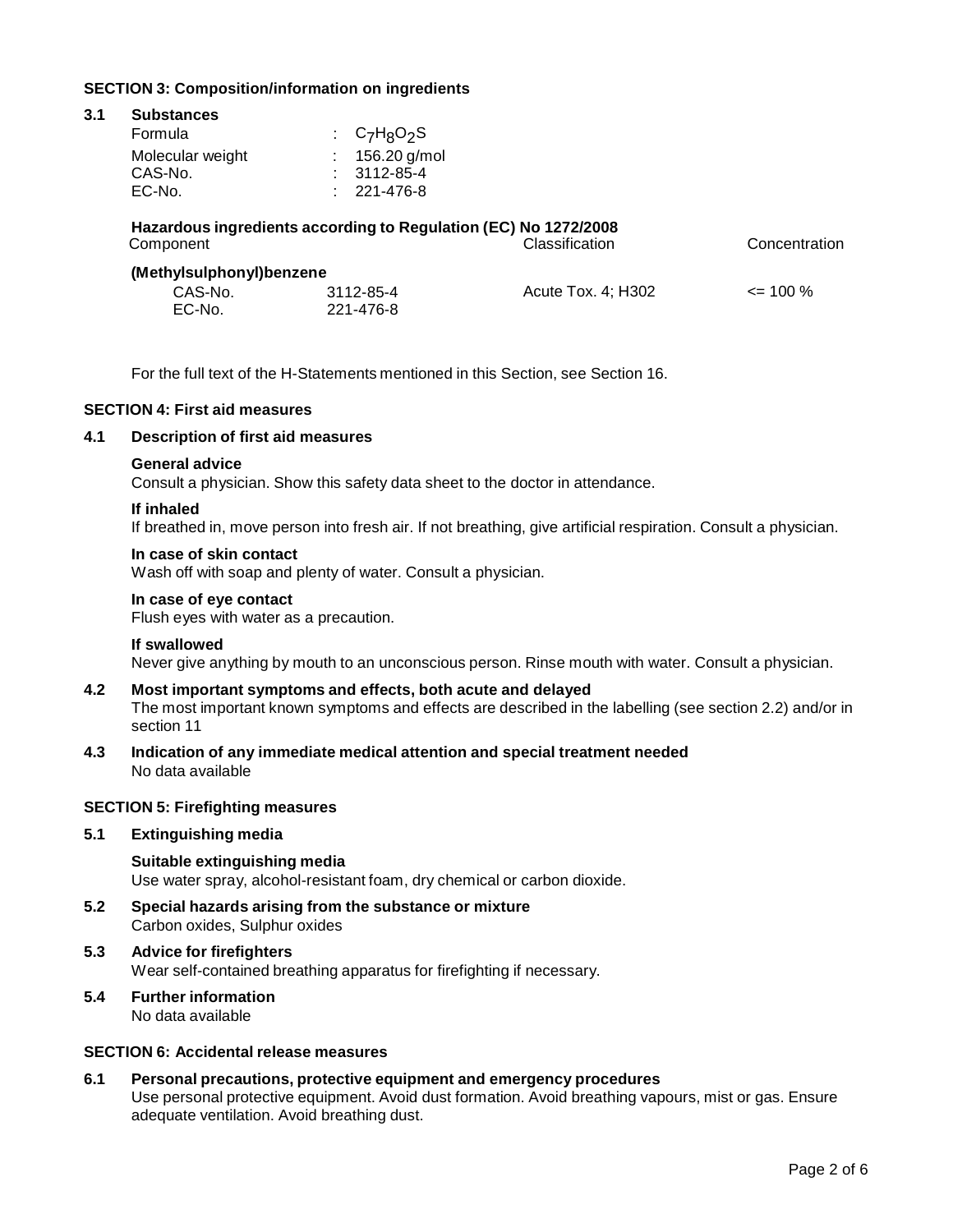For personal protection see section 8.

**6.2 Environmental precautions**

Do not let product enter drains.

## **6.3 Methods and materials for containment and cleaning up**

Pick up and arrange disposal without creating dust. Sweep up and shovel. Keep in suitable, closed containers for disposal.

**6.4 Reference to other sections** For disposal see section 13.

#### **SECTION 7: Handling and storage**

## **7.1 Precautions for safe handling**

Avoid contact with skin and eyes. Avoid formation of dust and aerosols. Provide appropriate exhaust ventilation at places where dust is formed.Normal measures for preventive fire protection.

For precautions see section 2.2.

**7.2 Conditions for safe storage, including any incompatibilities** Store in cool place. Keep container tightly closed in a dry and well-ventilated place. Storage class (TRGS 510): Combustible Solids

#### **7.3 Specific end use(s)**

Apart from the uses mentioned in section 1.2 no other specific uses are stipulated

#### **SECTION 8: Exposure controls/personal protection**

### **8.1 Control parameters**

#### **8.2 Exposure controls**

#### **Appropriate engineering controls**

Handle in accordance with good industrial hygiene and safety practice. Wash hands before breaks and at the end of workday.

#### **Personal protective equipment**

#### **Eye/face protection**

Safety glasses with side-shields conforming to EN166 Use equipment for eye protection tested and approved under appropriate government standards such as NIOSH (US) or EN 166(EU).

#### **Skin protection**

Handle with gloves. Gloves must be inspected prior to use. Use proper glove removal technique (without touching glove's outer surface) to avoid skin contact with this product. Dispose of contaminated gloves after use in accordance with applicable laws and good laboratory practices. Wash and dry hands.

#### **Body Protection**

Complete suit protecting against chemicals, The type of protective equipment must be selected according to the concentration and amount of the dangerous substance at the specific workplace.

#### **Respiratory protection**

For nuisance exposures use type P95 (US) or type P1 (EU EN 143) particle r (US) or type ABEK- P2 (EU EN 143) respirator cartridges. Use respirators and components tested and approved under appropriate government standards such as NIOSH (US) or CEN (EU).

#### **Control of environmental exposure**

Do not let product enter drains.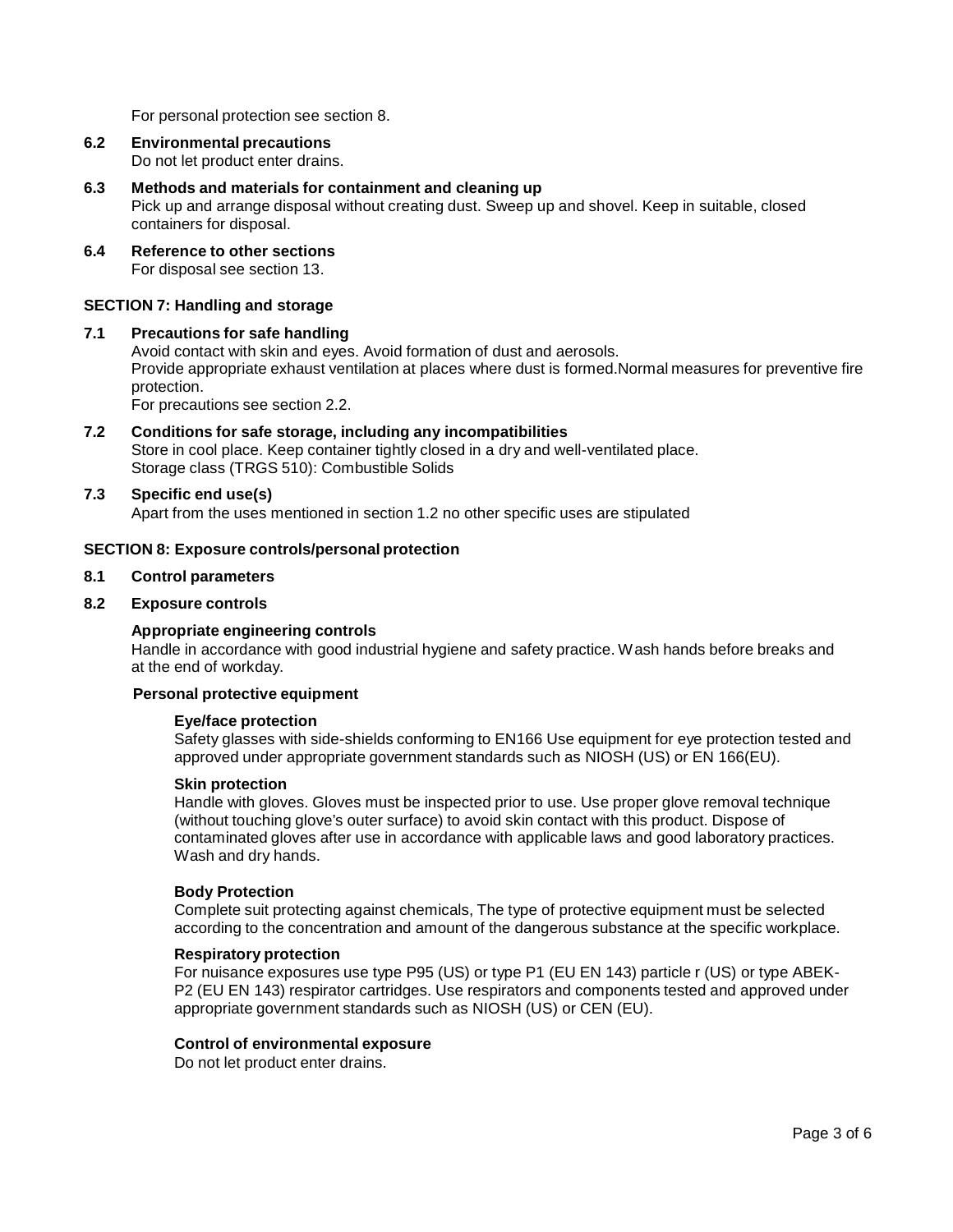## **SECTION 9: Physical and chemical properties**

## **9.1 Information on basic physical and chemical properties**

|     | a) | Appearance                                         | Form: crystalline<br>Colour: colourless |
|-----|----|----------------------------------------------------|-----------------------------------------|
|     | b) | Odour                                              | No data available                       |
|     | c) | <b>Odour Threshold</b>                             | No data available                       |
|     | d) | pH                                                 | No data available                       |
|     | e) | Melting point/freezing<br>point                    | Melting point/range: 85 - 87 °C         |
|     | f) | Initial boiling point and<br>boiling range         | No data available                       |
|     | g) | Flash point                                        | No data available                       |
|     | h) | Evaporation rate                                   | No data available                       |
|     | i) | Flammability (solid, gas)                          | No data available                       |
|     | j) | Upper/lower<br>flammability or<br>explosive limits | No data available                       |
|     | k) | Vapour pressure                                    | No data available                       |
|     | I) | Vapour density                                     | No data available                       |
|     | m) | Relative density                                   | No data available                       |
|     | n) | Water solubility                                   | No data available                       |
|     | O) | Partition coefficient: n-<br>octanol/water         | No data available                       |
|     | p) | Auto-ignition<br>temperature                       | No data available                       |
|     | q) | Decomposition<br>temperature                       | No data available                       |
|     | r) | Viscosity                                          | No data available                       |
|     | s) | <b>Explosive properties</b>                        | No data available                       |
|     | t) | Oxidizing properties                               | No data available                       |
| 9.2 |    | Other safety information<br>No data available      |                                         |

## **SECTION 10: Stability and reactivity**

- **10.1 Reactivity** No data available
- **10.2 Chemical stability** Stable under recommended storage conditions. **10.3 Possibility of hazardous reactions** No data available
- **10.4 Conditions to avoid** No data available
- **10.5 Incompatible materials** Strong oxidizing agents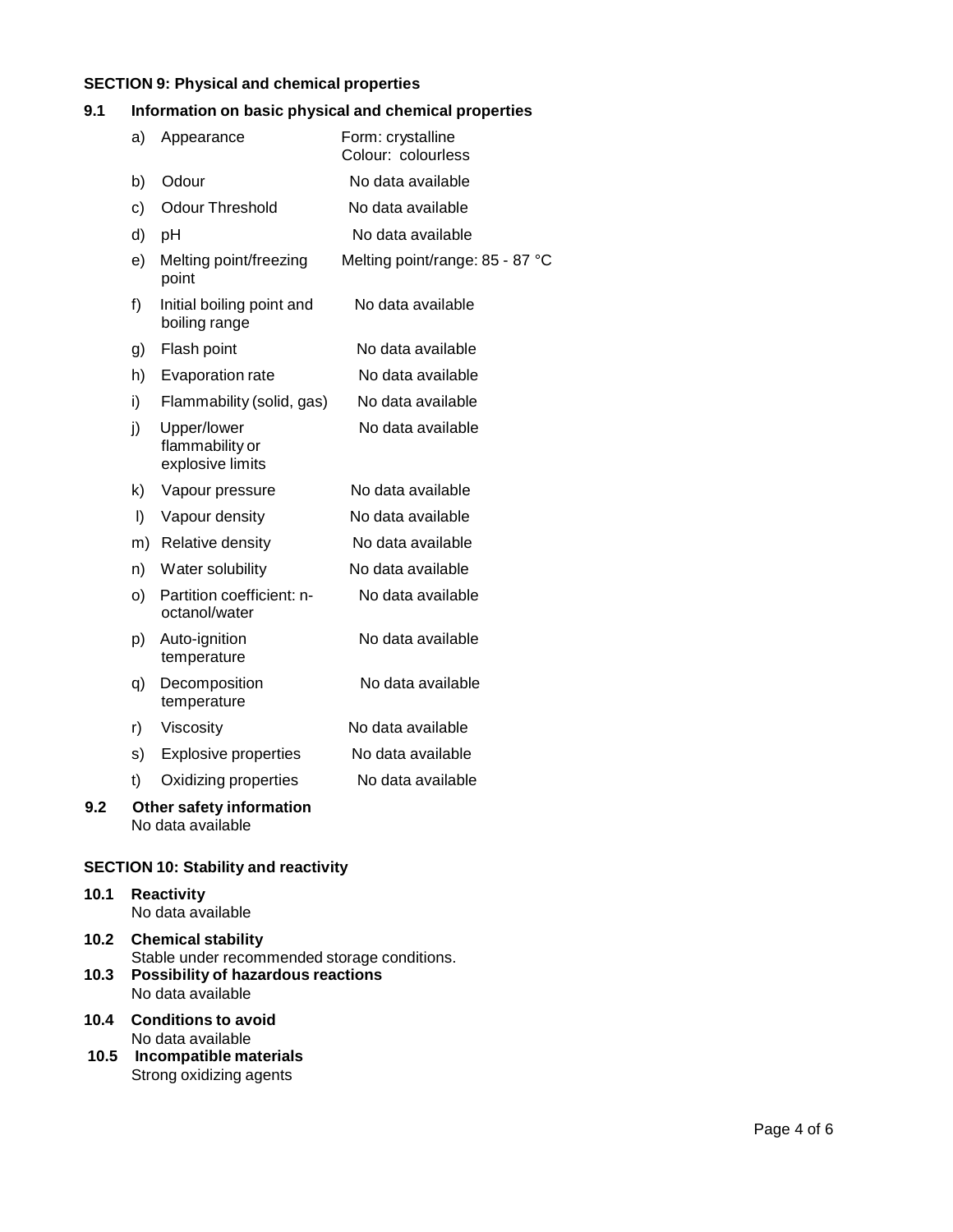#### **10.6 Hazardous decomposition products**

Hazardous decomposition products formed under fire conditions. - Carbon oxides, Sulphur oxides Other decomposition products - No data available In the event of fire: see section 5

#### **SECTION 11: Toxicological information**

## **11.1 Information on toxicological effects**

#### **Acute toxicity**

LD50 Oral - Rat - 1,470 mg/kg((Methylsulphonyl)benzene)

## **Skin corrosion/irritation** No data available((Methylsulphonyl)benzene)

**Serious eye damage/eye irritation** No data available((Methylsulphonyl)benzene)

#### **Respiratory orskin sensitisation** No data available((Methylsulphonyl)benzene)

#### **Germ cell mutagenicity**

No data available((Methylsulphonyl)benzene)

#### **Carcinogenicity**

IARC: No component of this product present at levels greater than or equal to 0.1% is identified as probable, possible or confirmed human carcinogen by IARC.

#### **Reproductive toxicity**

No data available((Methylsulphonyl)benzene)

#### **Specific target organ toxicity - single exposure** No data available((Methylsulphonyl)benzene)

**Specific target organ toxicity - repeated exposure** No data available

#### **Aspiration hazard**

No data available((Methylsulphonyl)benzene)

#### **Additional Information**

RTECS: WR6800000

To the best of our knowledge, the chemical, physical, and toxicological properties have not been thoroughly investigated.((Methylsulphonyl)benzene)

### **SECTION 12: Ecological information**

- **12.1 Toxicity** No data available
- **12.2 Persistence and degradability** No data available
- **12.3 Bioaccumulative potential** No data available

## **12.4 Mobility in soil** No data available((Methylsulphonyl)benzene)